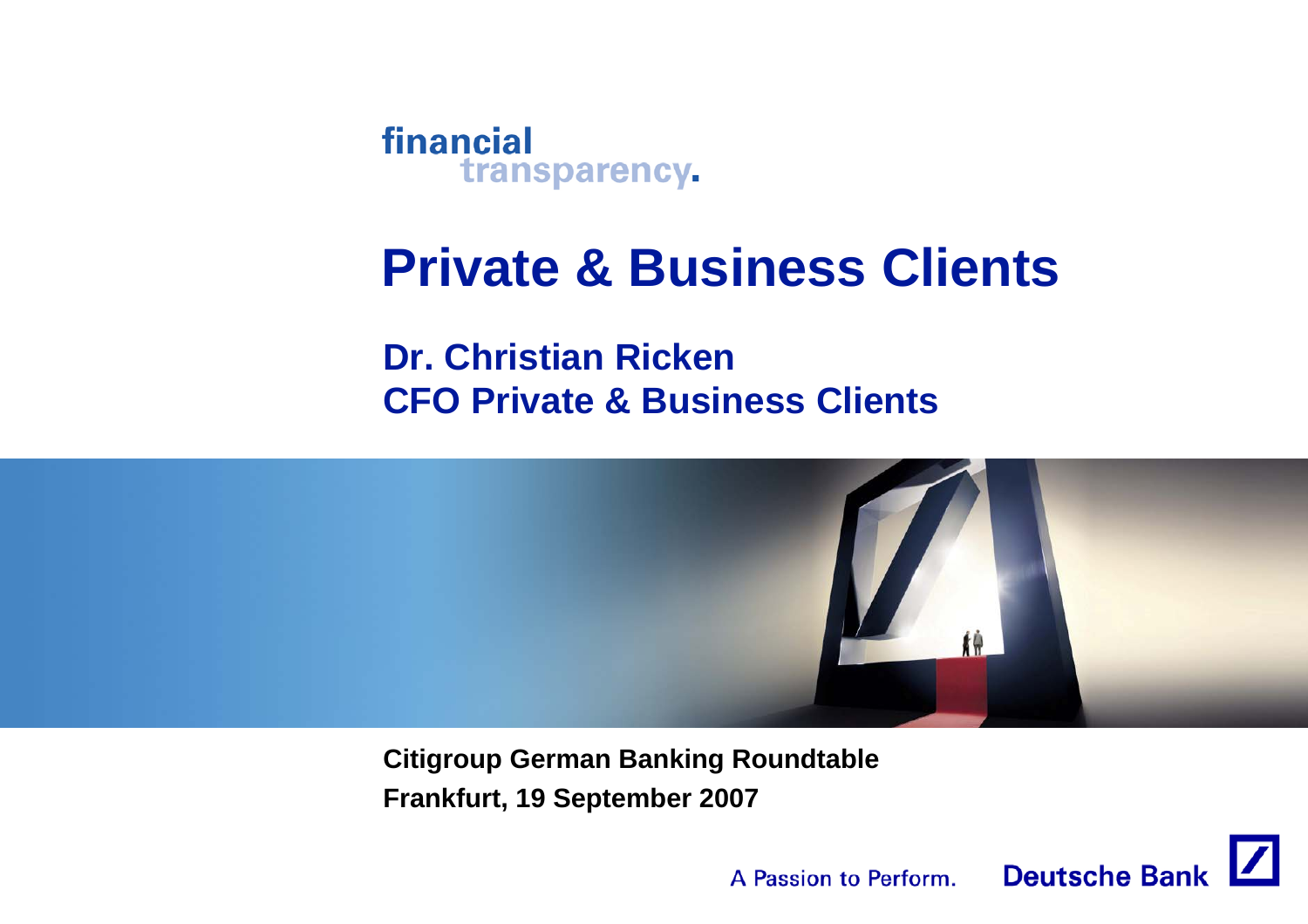

## **Agenda**

|              | A dynamic business            |
|--------------|-------------------------------|
| $\mathbf{2}$ | Update on growth initiatives  |
|              | <b>Managing the cost base</b> |
| $\mathbf{A}$ | Growth and value creation     |

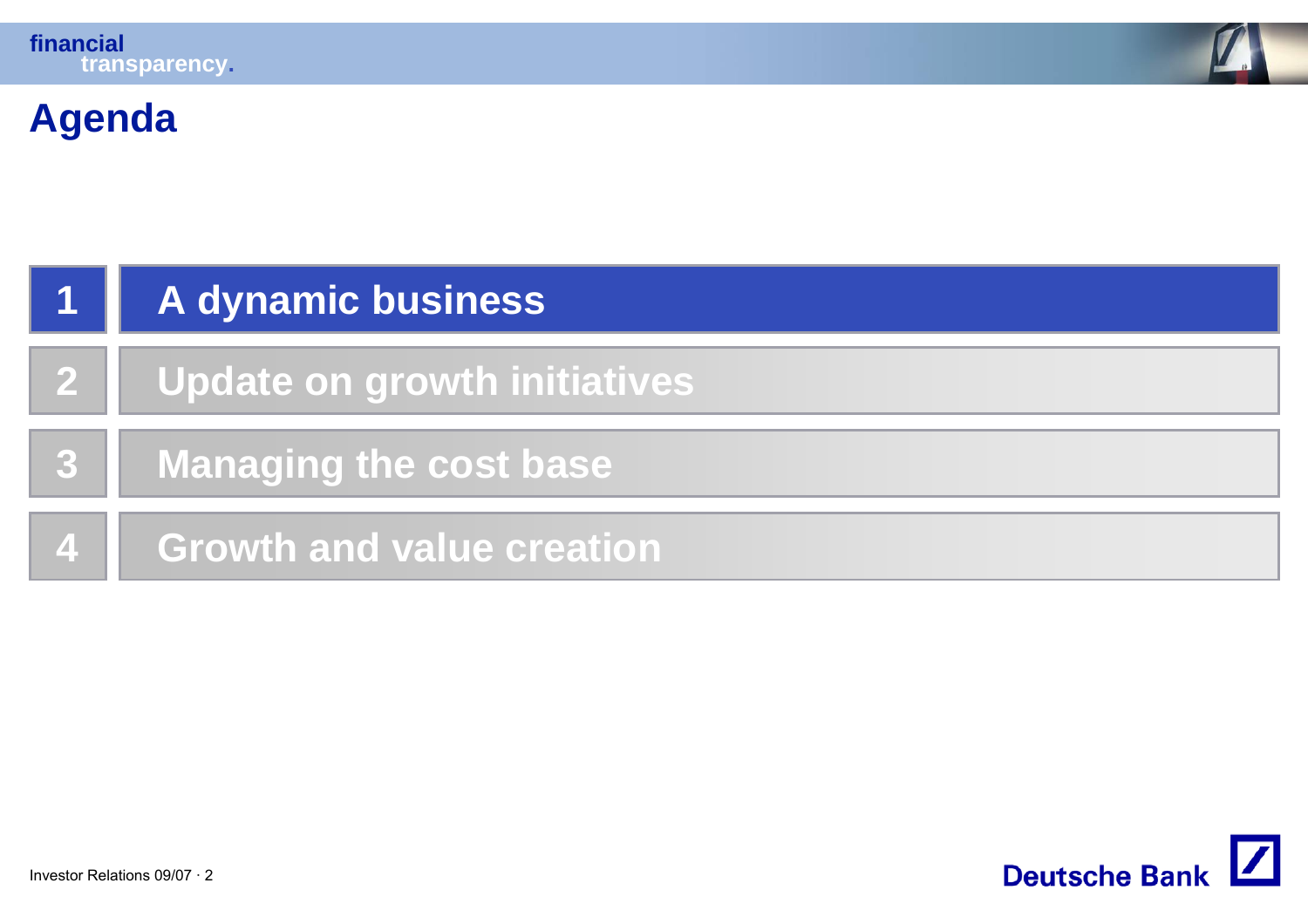



### **A dynamic business …**



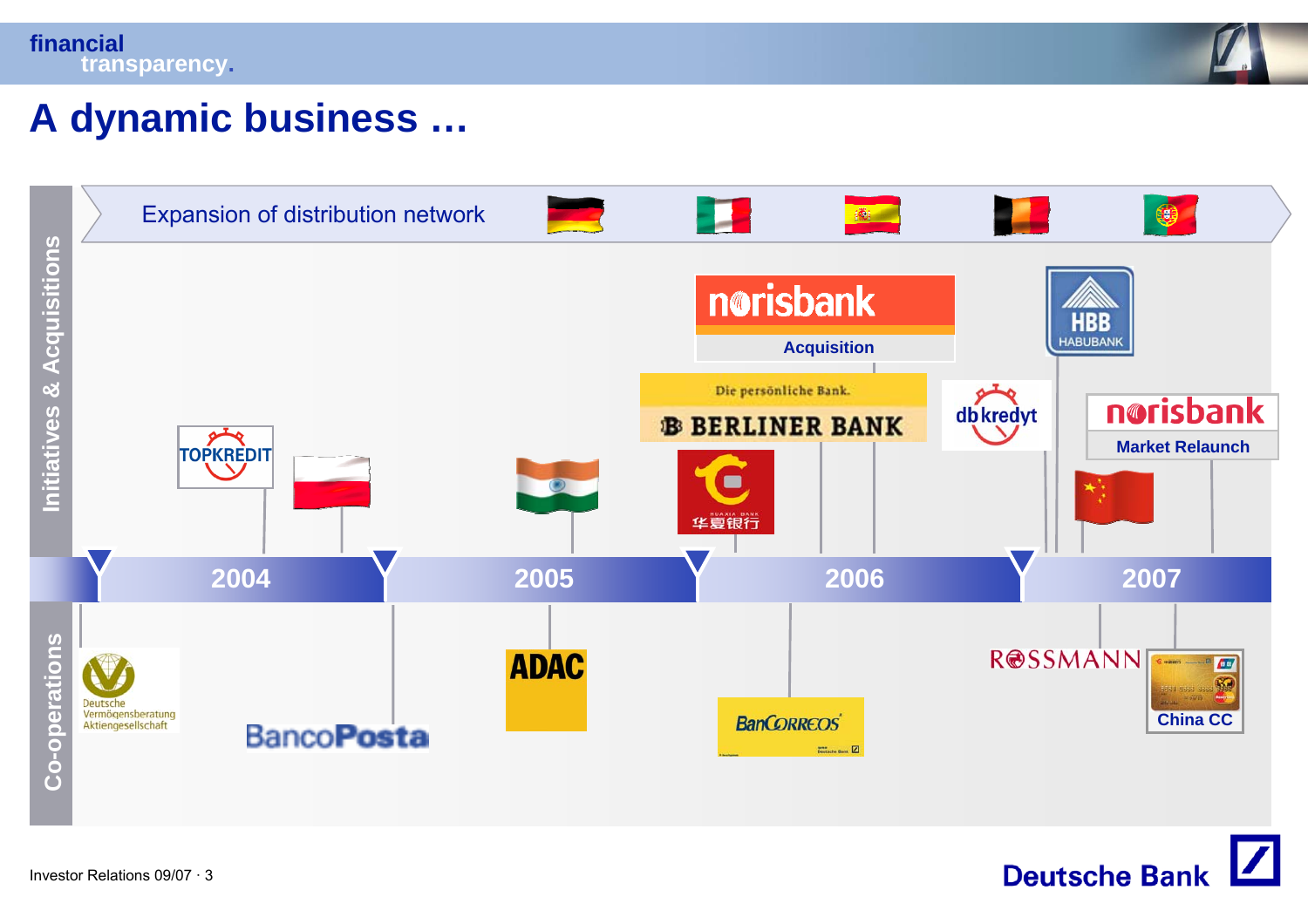



## **… with growth across the board …**

### In EUR bn



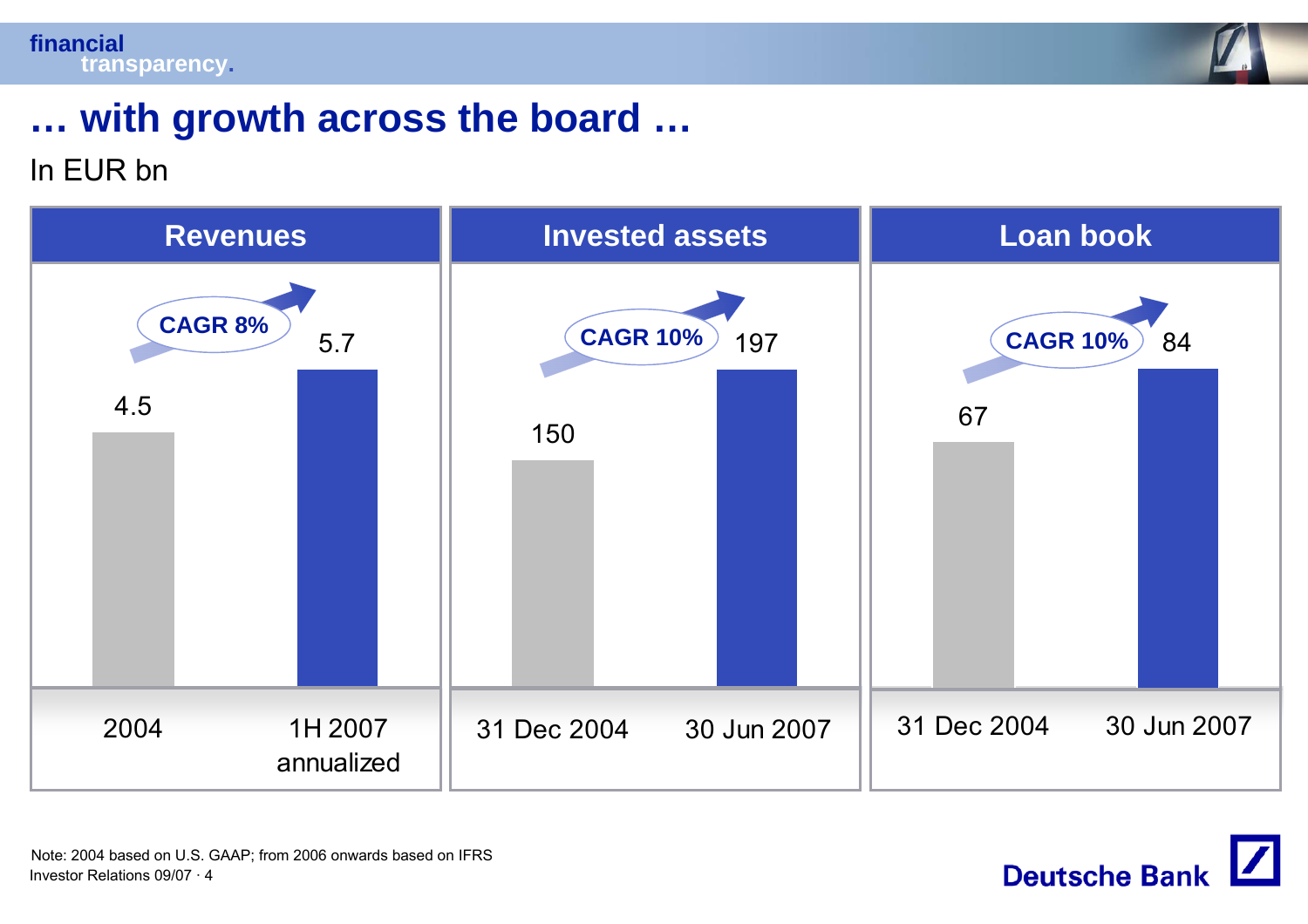

### **… and a track-record of delivery**

Income before income taxes, in EUR m



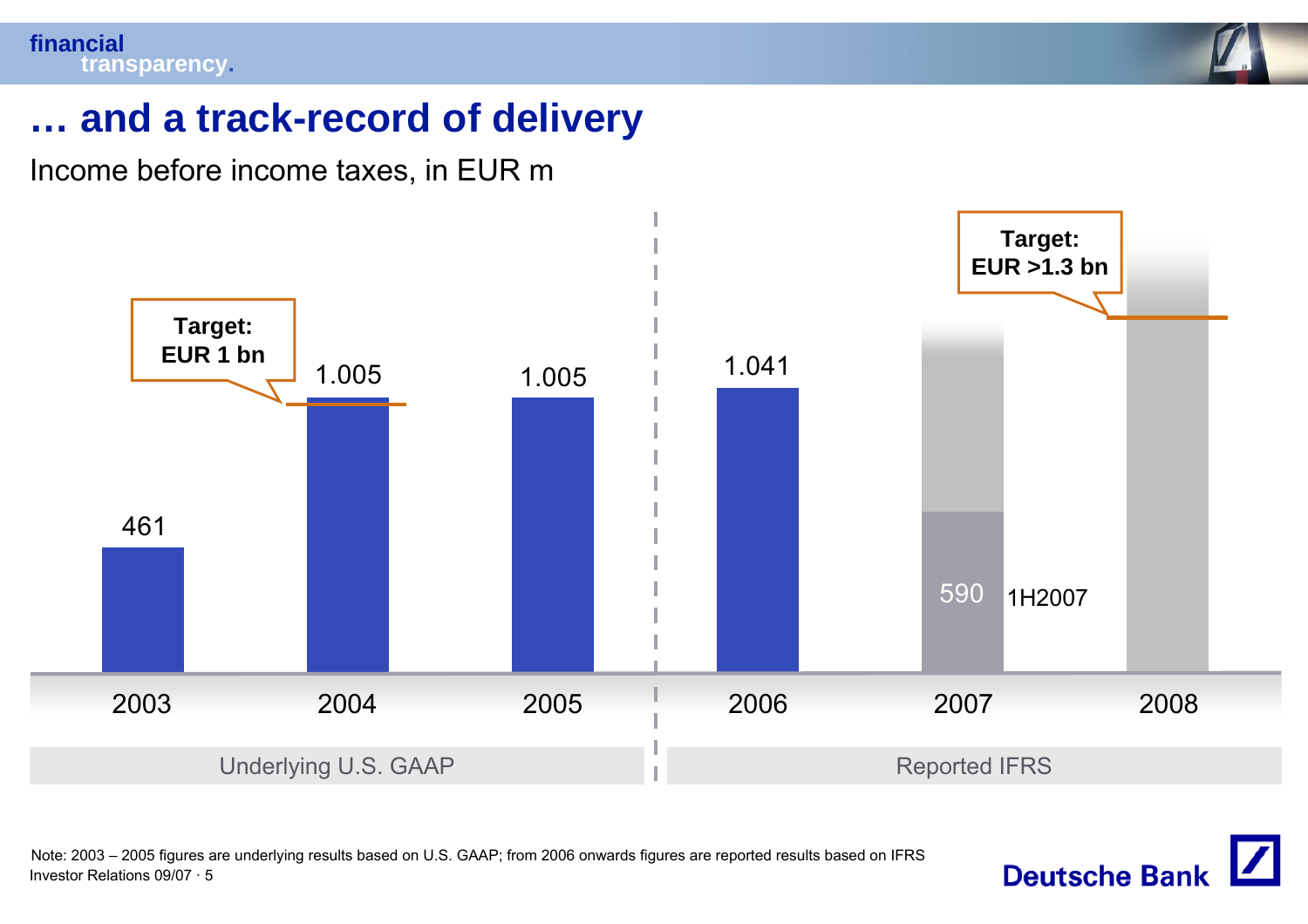

### **2Q2007: Another strong quarter …**

| <b>Results at a glance</b> |                  |     |     |                                      | <b>Condensed P&amp;L</b> |     |                                                                        |            |                        |  |
|----------------------------|------------------|-----|-----|--------------------------------------|--------------------------|-----|------------------------------------------------------------------------|------------|------------------------|--|
|                            |                  |     |     | Income before income taxes, in EUR m |                          |     | In EUR m                                                               |            |                        |  |
|                            | Key ratios, in % |     |     | 18%                                  |                          |     |                                                                        | 2Q<br>2007 | $\Delta$ vs.<br>2Q2006 |  |
| 301                        |                  |     |     |                                      |                          | 297 | <b>Revenues</b>                                                        | 1,442      | 15%                    |  |
|                            | 252              | 264 | 223 |                                      | 293                      |     | Provisions*                                                            | (124)      | 32%                    |  |
|                            |                  |     |     |                                      |                          |     | Noninterest exp.                                                       | (1,021)    | 12%                    |  |
|                            |                  |     |     |                                      |                          |     | <b>IBIT</b>                                                            | 297        | 18%                    |  |
| 1Q                         | 2Q               | 3Q  | 4Q  |                                      | 1Q                       | 2Q  | Platform expansion:                                                    |            |                        |  |
| C/I ratio                  | 2006             |     |     | <b>FY</b>                            | 2007                     |     | - Berliner Bank and norisbank<br>- Investment in Poland and Asia       |            |                        |  |
| 70                         | 72               | 71  | 75  | 72                                   | 71                       | 71  | Revenue growth in brokerage, lo                                        |            |                        |  |
| 62                         | 48               | 46  | 35  | 45                                   | 35                       | 34  | Net new money of EUR 3 bn<br><b>Provisions growth reflects strated</b> |            |                        |  |
| Pre-tax RoE                |                  |     |     |                                      |                          |     |                                                                        |            |                        |  |

| <b>Condensed P&amp;L</b> |            |                        |            |                        |  |  |
|--------------------------|------------|------------------------|------------|------------------------|--|--|
| In EUR m                 |            |                        |            |                        |  |  |
|                          | 2Q<br>2007 | $\Delta$ vs.<br>2Q2006 | 1H<br>2007 | $\Delta$ vs.<br>1H2006 |  |  |
| Revenues                 | 1,442      | 15%                    | 2,867      | 12%                    |  |  |
| Provisions*              | (124)      | 32%                    | (241)      | 34%                    |  |  |
| Noninterest exp.         | (1,021)    | 12%                    | (2,037)    | 11%                    |  |  |
| <b>IBIT</b>              | 297        | 18%                    | 590        | $6\%$                  |  |  |

- Berliner Bank and norisbank
- Investment in Poland and Asia
- **Revenue growth in brokerage, loans / deposits**
- Net new money of EUR 3 bn
- **Provisions growth reflects strategy**



\* Provision for credit losses

Investor Relations 09/07 · 6Note: Figures may not add up due to rounding differences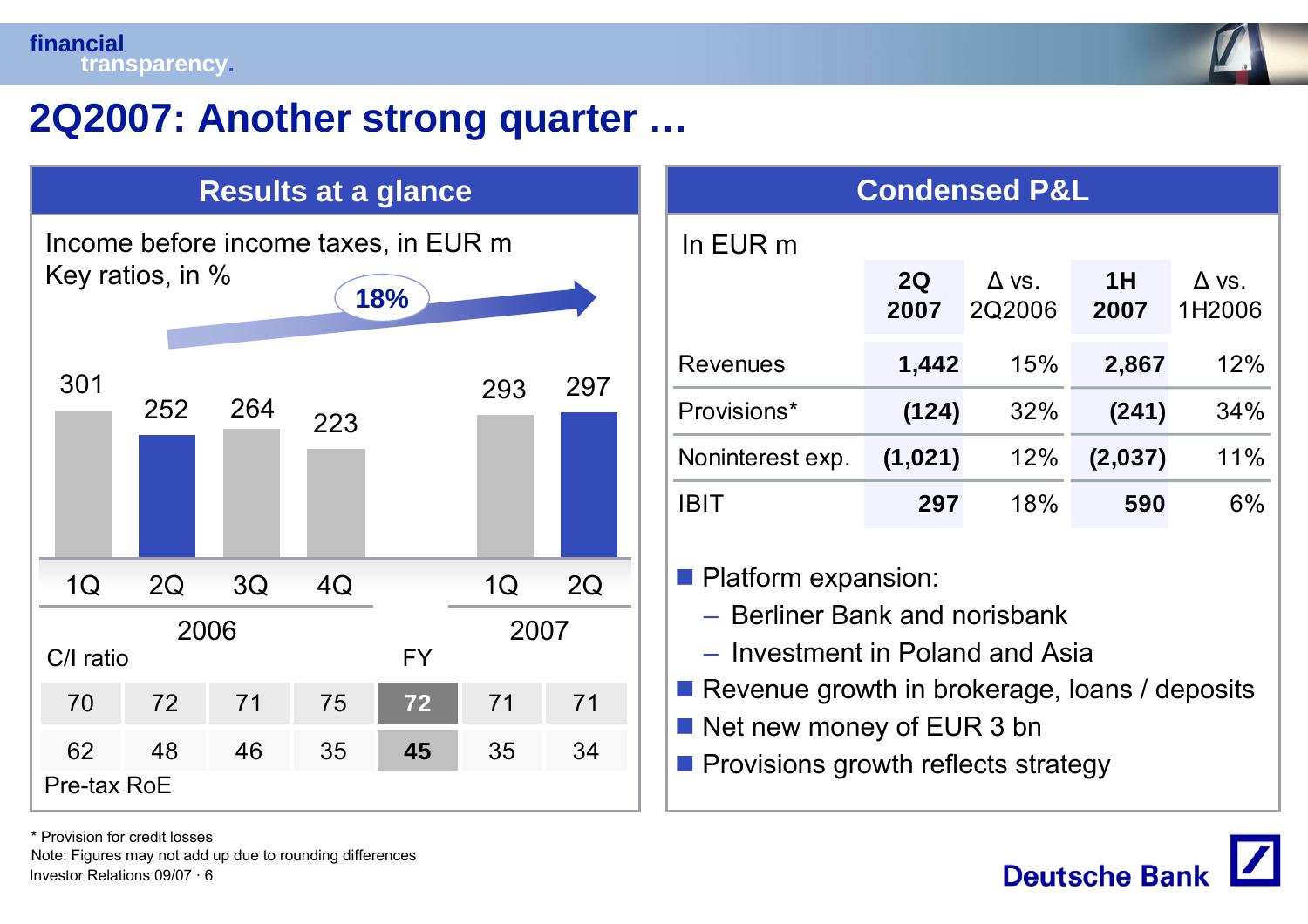



### **… with client and volume gains especially in Germany and new markets …**



Investor Relations 09/07 · 7\* Excluding clients related to Berliner Bank acquisition and sale of Bankamericard processing unit.

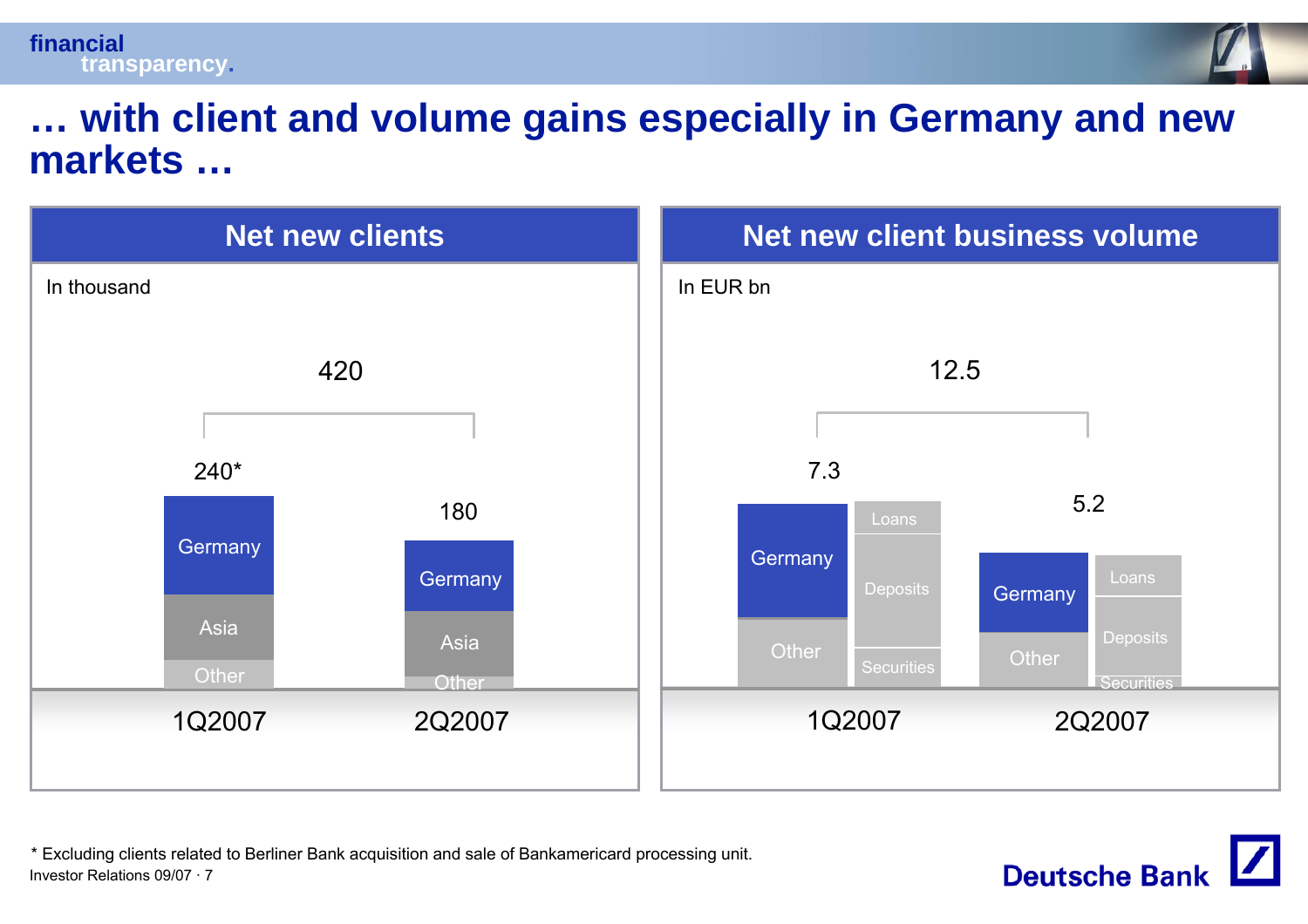

## **… and highly competitive in our home market**

PBC Germany and equivalents, 1H2007 vs. 1H2006, in %



\* Includes other revenues, for Dresdner Bank incl. 'Ergebnis aus Finanzanlagen', for HVB incl. 'Finanzanlagen und andere Posten', for Postbank incl. 'Other income/expenses' Note: Ø peers: Commerzbank: Privat- und Geschäftskunden, Dresdner Bank: Private and Corporate Clients, HVB: Privat- und Geschäftskunden, Postbank: Retail Banking **Deutsche Bank** Investor Relations 09/07 · 8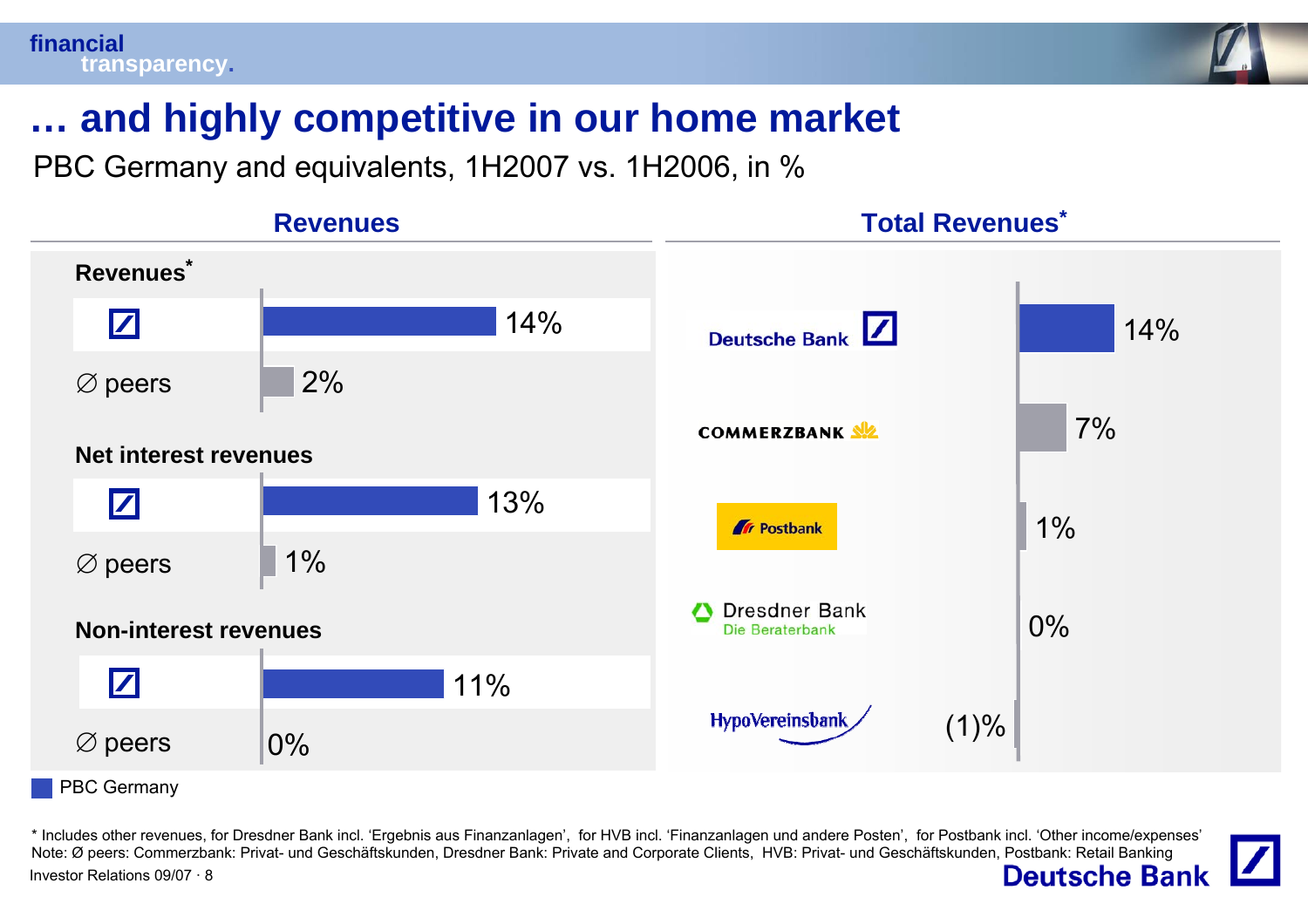

## **Agenda**

|                  | A dynamic business                  |
|------------------|-------------------------------------|
|                  | <b>Update on growth initiatives</b> |
| $\mathbf{3}$     | <b>Managing the cost base</b>       |
| $\blacktriangle$ | <b>Growth and value creation</b>    |

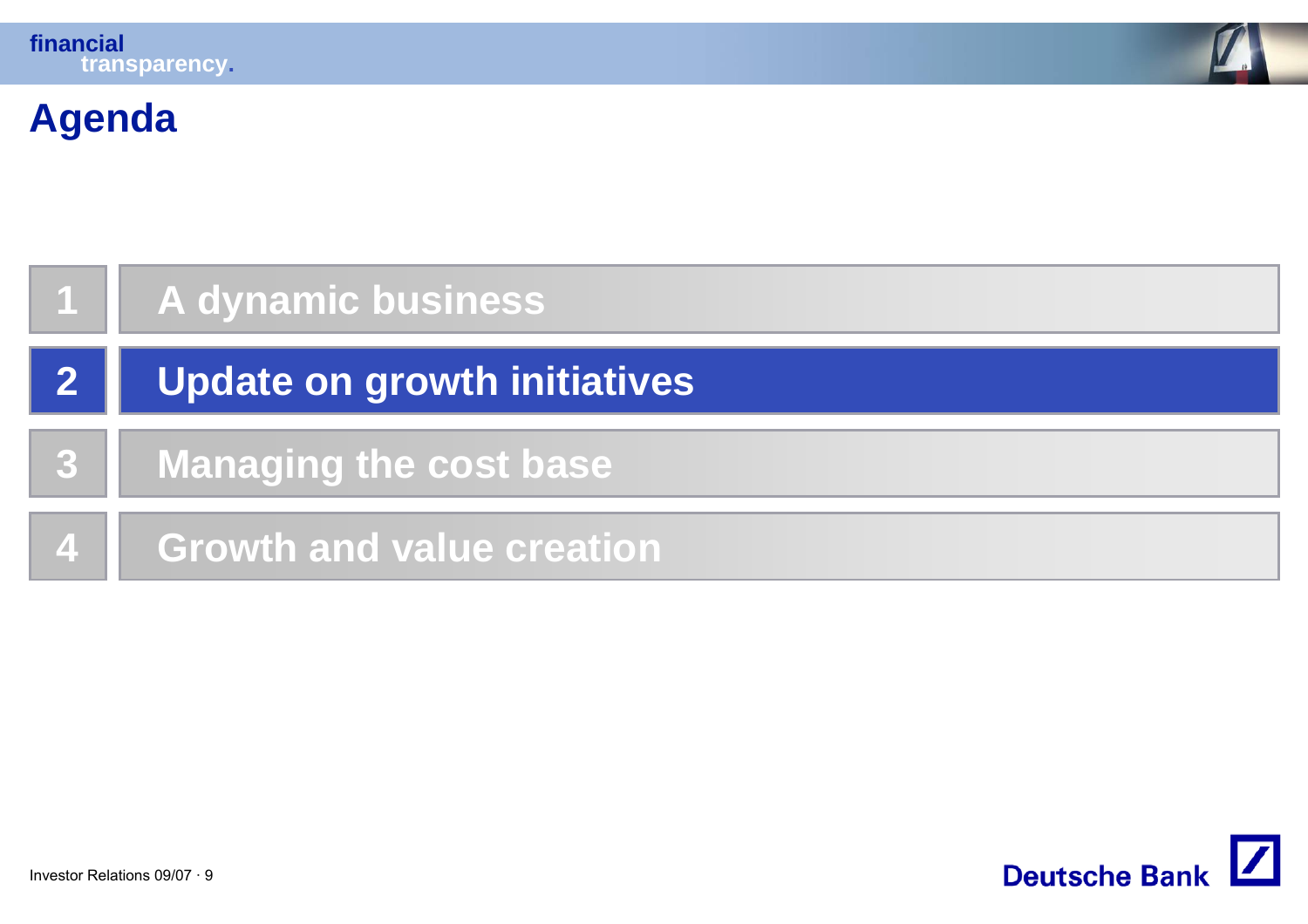



### **A stable business model based on two core competencies**

### **Private & Business Clients**



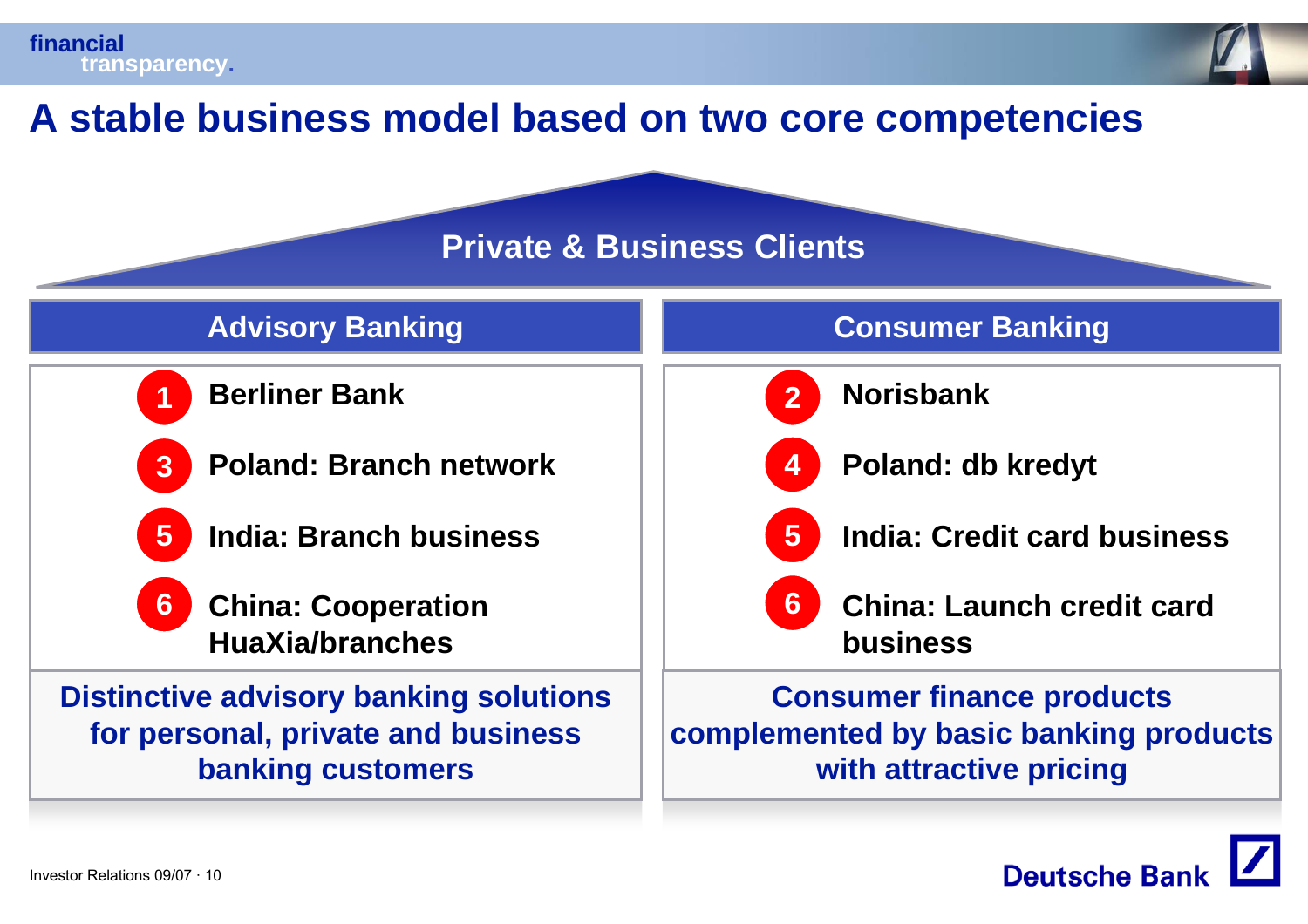

### **Berliner Bank: Smooth integration resulting in strong business results 1**

|                  | <b>Closing</b>                                                                             | <b>Today</b>                                                                        | <b>Post-Integration</b>                                                                               |
|------------------|--------------------------------------------------------------------------------------------|-------------------------------------------------------------------------------------|-------------------------------------------------------------------------------------------------------|
| <b>Portfolio</b> | Ca. 320,000 clients<br>EUR 2.4 bn Ioan portfolio<br>$\sim 1$<br>and EUR 4.8 bn deposits    | Growing client base<br>Stable loan portfolio and<br>deposits                        | Growing client base                                                                                   |
| <b>Staff</b>     | ■ 1,140 highly skilled and<br>trained staff                                                | • Positive momentum<br>supported by training and<br>change management<br>programmes | $\blacksquare$ Foster sales culture                                                                   |
| <b>Products</b>  | Emphasis on private and<br>business clients and<br>personally-tailored financial<br>advice | $\blacksquare$ First group revenues<br>synergies realized                           | Strengthen PBC in our core<br>$\mathcal{O}(\mathbb{R}^d)$<br>market proposition (German<br>affluents) |
| <b>Platform</b>  | 60 high quality, well located<br><b>branches</b><br>No captive IT platform                 | Operating on existing IT<br>platform                                                | ■ IT migrated to DB platform                                                                          |

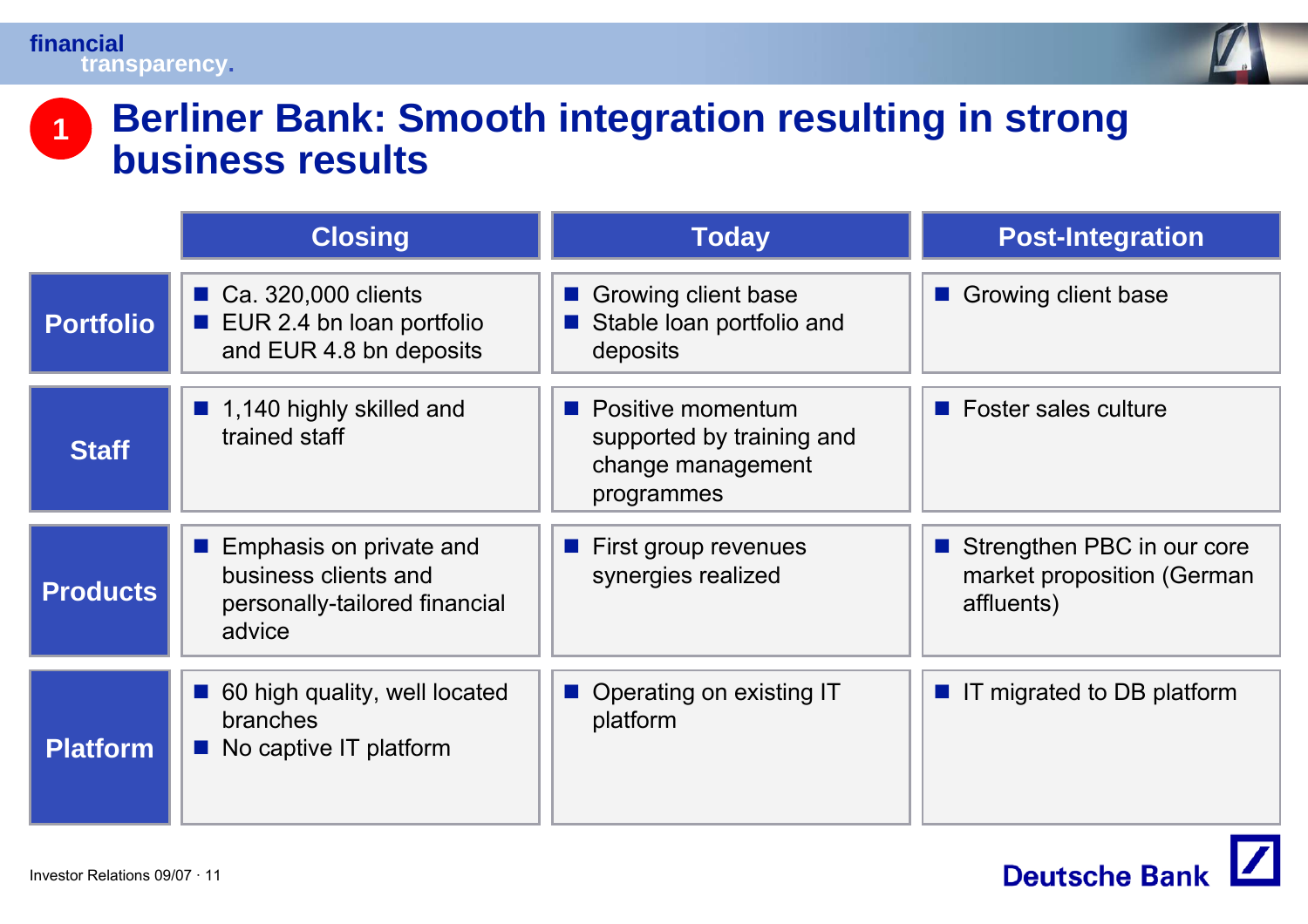

### **norisbank: Successful integration shows first business results 2**

|                  | <b>Closing</b>                                                                       | <b>Today</b>                                                                                                                                          | <b>Post-Integration</b>                                                                   |
|------------------|--------------------------------------------------------------------------------------|-------------------------------------------------------------------------------------------------------------------------------------------------------|-------------------------------------------------------------------------------------------|
| <b>Portfolio</b> | ■ Ca. 330,000 clients<br><b>EUR 1.4 bn loan portfolio</b><br>and EUR 1.4 bn deposits | Stable client base<br>Stable client business<br>volume                                                                                                | Growing client base to<br>1 million in 2010                                               |
| <b>Staff</b>     | $\blacksquare$ No captive staff                                                      | ■ Sales force in place<br>New "salary model" and own<br>hires                                                                                         | $\blacksquare$ Foster norisbank sales<br>culture & low-cost identity                      |
| <b>Products</b>  | • Pure consumer finance<br>products                                                  | ■ Successful products<br>launched (e.g. noris Förder-<br>Rente, Top3-Zinskonto)                                                                       | ■ Focused assortment                                                                      |
| <b>Platform</b>  | Nationwide branch network<br>with 98 branches<br>No captive IT platform              | ■ Operating on existing IT<br>platform, migration of the<br>infrastructure to DB systems<br>Deutsche Bank Credit<br>a a s<br>Scoring tool implemented | $\blacksquare$ Entire branch network<br>processes and IT up and<br>running on DB platform |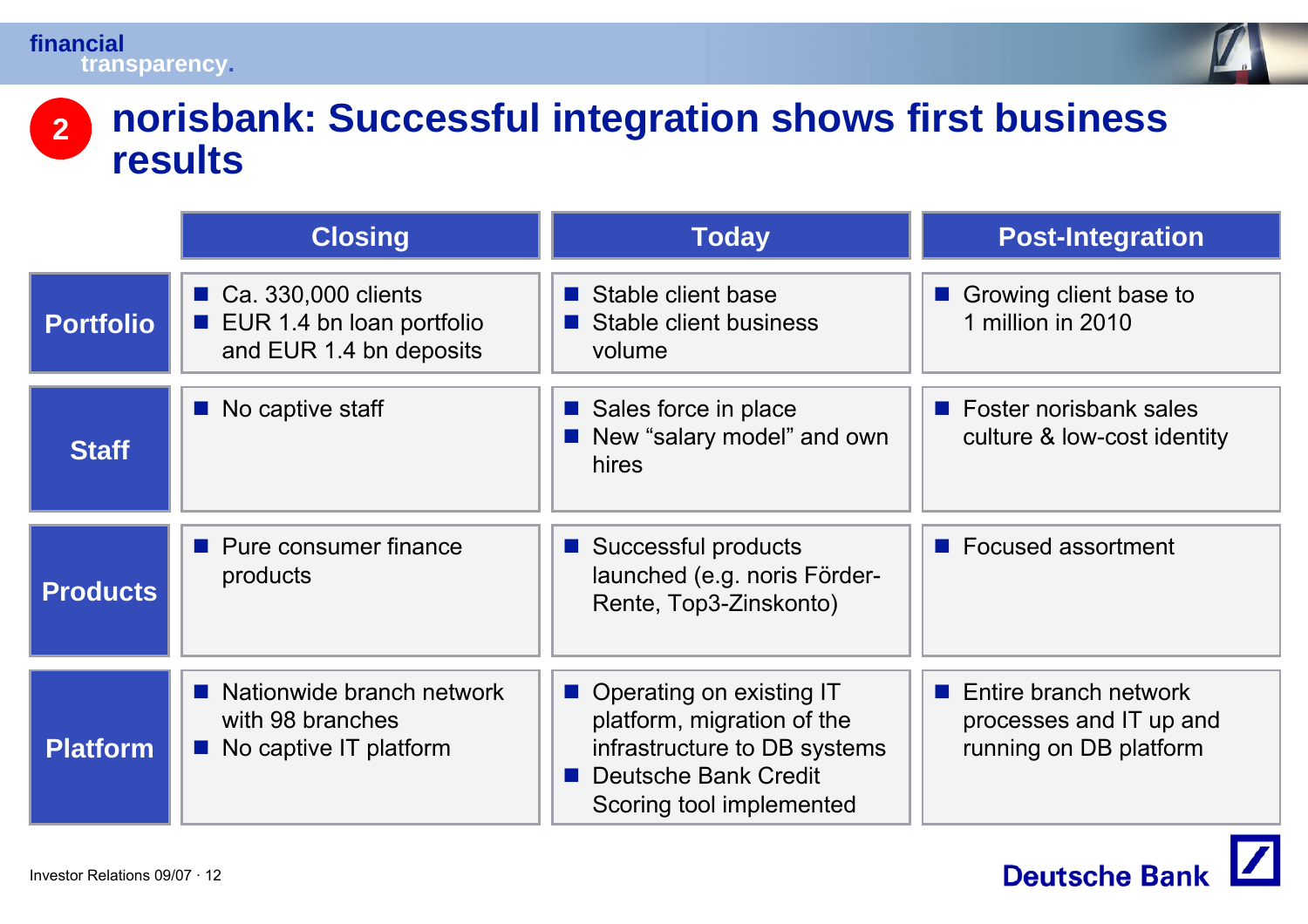



### **2norisbank: Market Relaunch in September 2007**



### **Market Relaunch design "Orange"**

- **Brand Relaunch and new value proposition** introduced by marketing campaign
- Focused portfolio of attractive basic banking products. Launch of new products (e.g. Top-Girokonto, Top3-Zinskonto, Top-Kredit)
- Focus on consumer growth and direct sales channels
- $\blacksquare$  Launch of initial hero product reflecting norisbank proposition
- $\mathcal{L}^{\mathcal{A}}$ Best-in-class low cost processing
- New branch layout and design

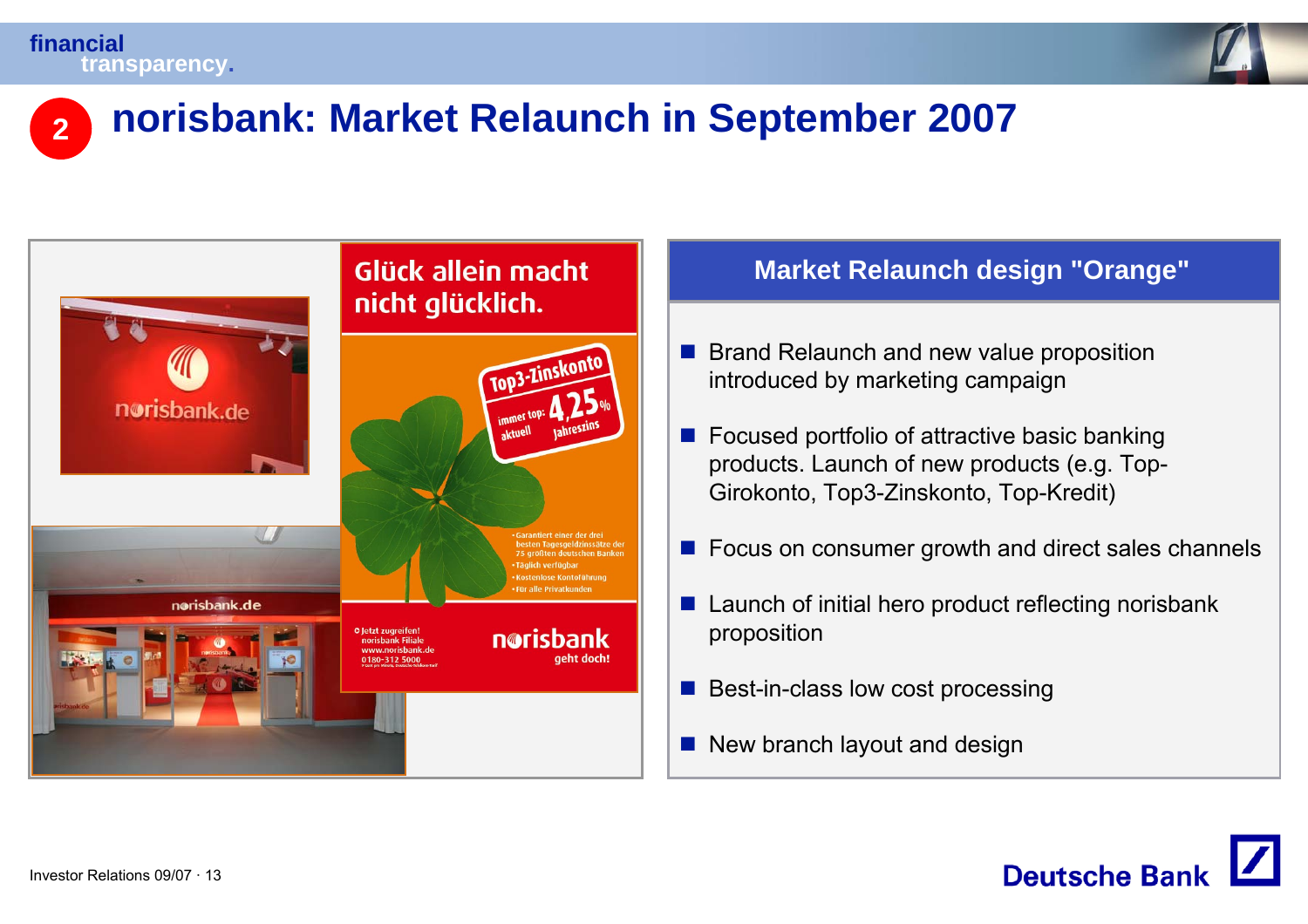**3**



## **Poland: Investments in advisory banking pay off**



Investor Relations 09/07 · 14\* Client Business Volume = Invested assets and sight deposits and loans Note: 2004 and 2005 based on U.S. GAAP; from 2006 onwards based on IFRS





**Deutsche Bank**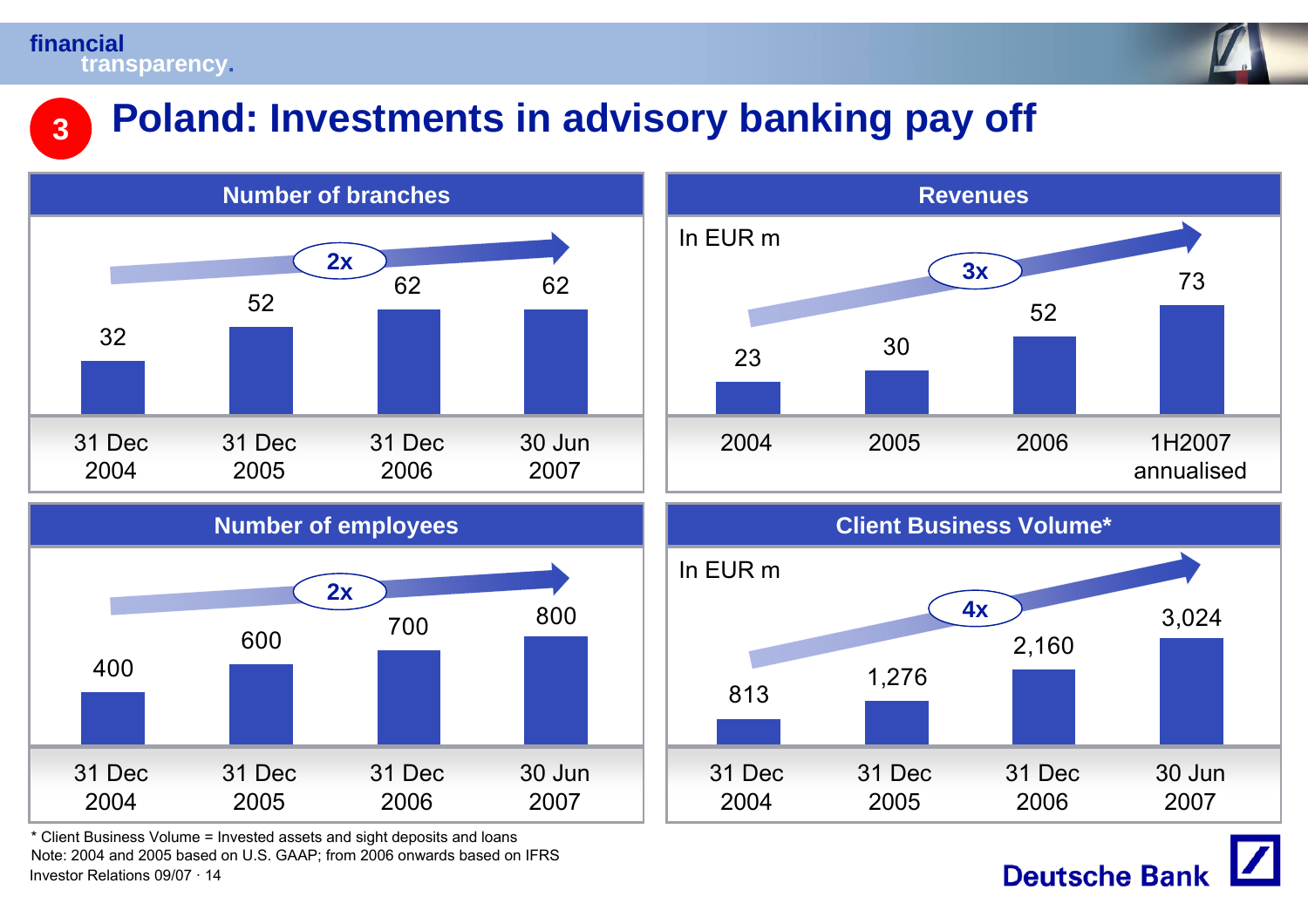**4**



## **Poland: Successful entry in consumer finance market**



Investor Relations 09/07 · 15\* Client Business Volume = Invested assets and sight deposits and loans

## **Deutsche Bank**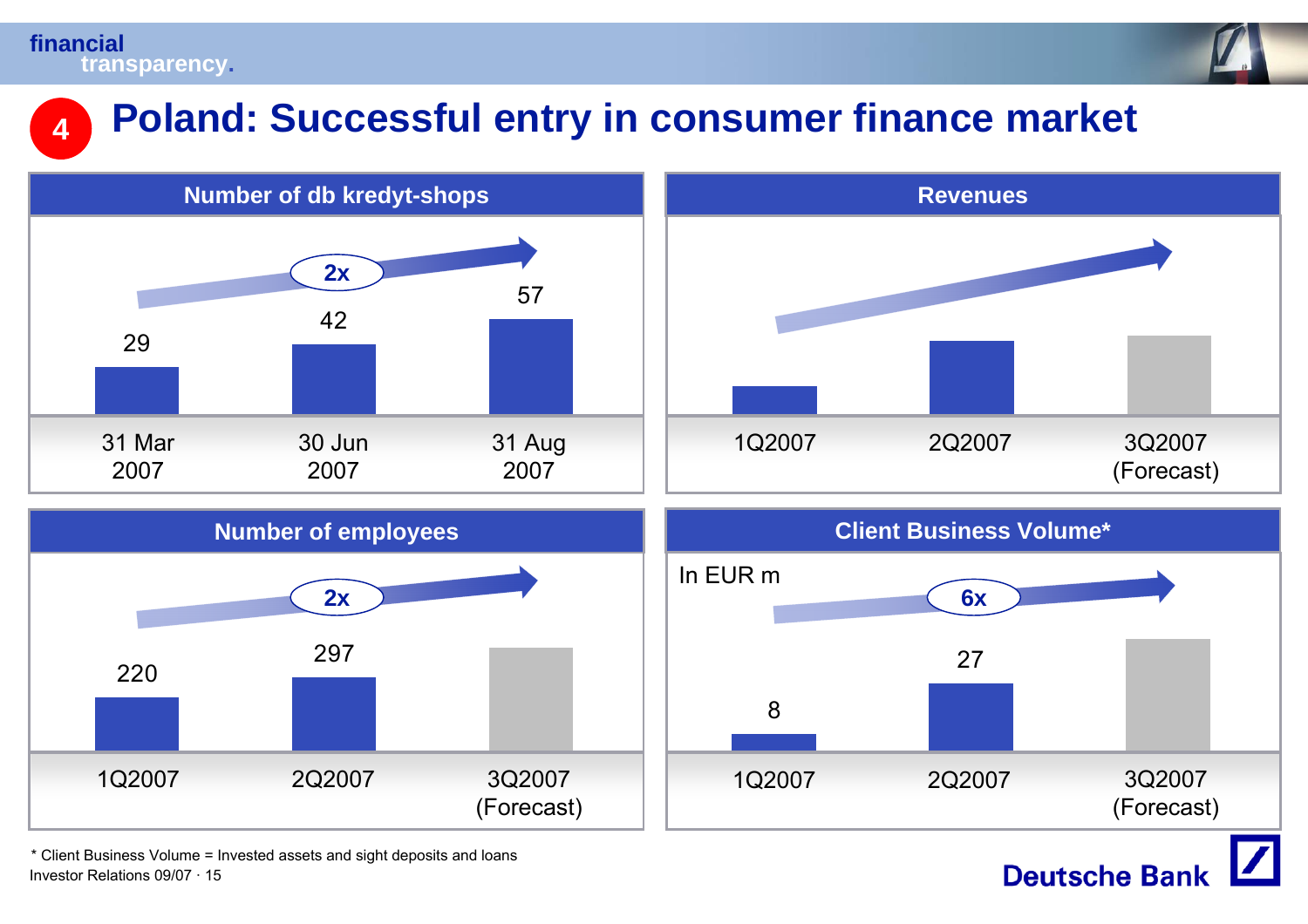

### **India: Successful start for branch business and credit card activities5**



In thds.<u>**1986 - Paris Contract de la Paris de la Paris de la Paris de la Paris de la Paris de la Paris de la Paris de la P**</u> Credit card business only **24725xClients 16770 28 13**31 Mar 30 Jun30 Sep 31 Dec 31 Mar30 Jun200620062006200620072007In EUR m **3196x251CBV\* <sup>184</sup> 142 <sup>82</sup> 52**31 Mar 30 Jun30 Sep 31 Dec 31 Mar30 Jun200620062006200620072007Revenues **Revenues 10x**1Q2006 2Q2006 3Q2006 4Q2006 1Q2007 2Q2007

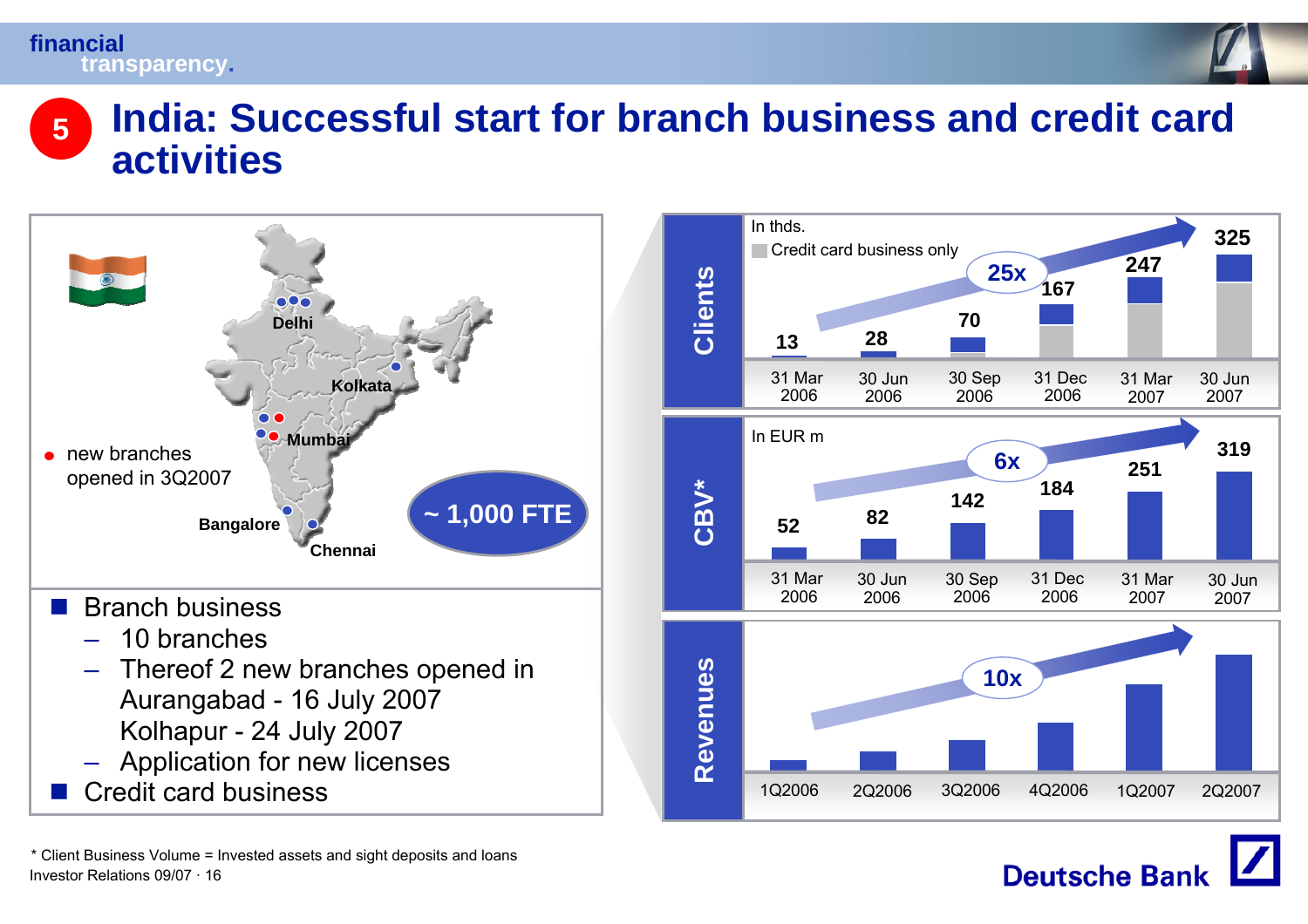

#### **China: Market entry via own branches and cooperation 6**

### **HuaXia investment**



- $\mathbb{R}^3$  10% stake in HuaXia Bank:
	- 281 outlets in Tier 1 and 2 cities
	- 10 million retail accounts
	- 13th largest bank in China by assets
	- ~8,600 employees
- $\mathbb{R}^3$  $\sim$  400% upward move of HXB share price vs. purchase price (22.80 RMB vs. 4.50 RMB paid in May 2006)

### **HuaXia cooperation & PBC business**

- Cooperation with HuaXia Bank includes:
	- Exclusive credit card cooperation launched in 2Q2007
	- Development of additional business cooperation (e.g. joint affluent proposition)
	- Comprehensive knowledge transfer, inter alia, in the areas of Risk and Asset Liability Management area started with focus on:
		- Credit Risk Management
		- Operational Risk Management
		- Capital Management
	- DB entitled to two board seats in HuaXia Bank's board of directors
- **PBC business: Branch openings in Beijing** and Shanghai in March 2007

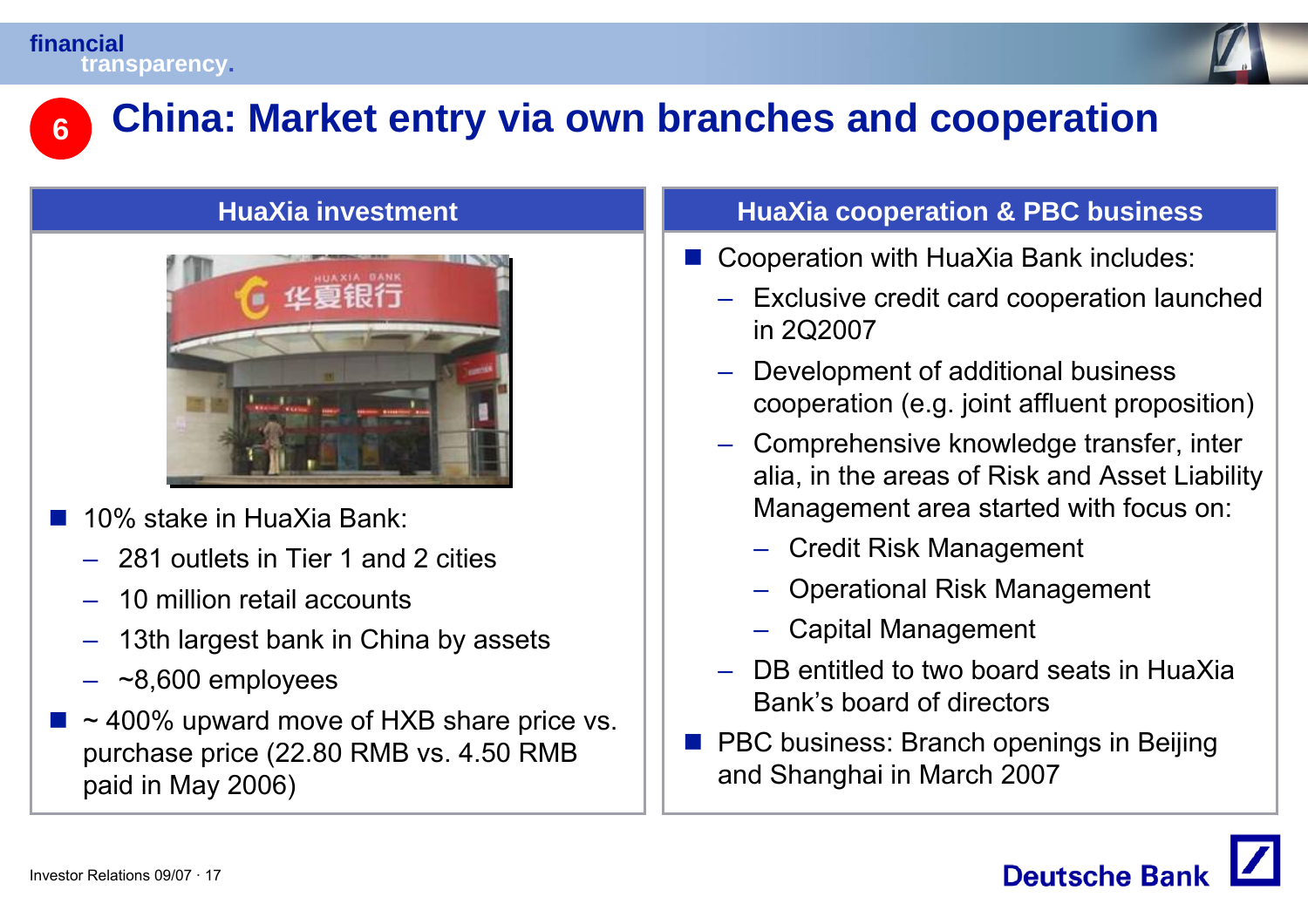

### **6China: Credit card joint venture**

### **A significant milestone in China Successful start** Two Phase Entry Strategy for China: Phase 1Phase 2■ Standalone Business Unit (BU) within HuaXia Bank, set up to launch Co-branded DB-HXB cards■ DB to provide technical and product know-how, HXB to provide manpower and infrastructure to run the business **Effective way to bring the Deutsche Bank brand to the market Effectively increase presence in a fast growing market through** leveraging the HXB Branch network and customer base  $\mathcal{C}^{\mathcal{A}}$  Distribution further augmented through external sales agencies ■ When China laws permit set up a 50:50 joint venture and move the BU there

#### F. Launched in 2Q2007

- Ca. 20,000 credit cards sold in the first few weeks
- Commenced operations in 22 cities already



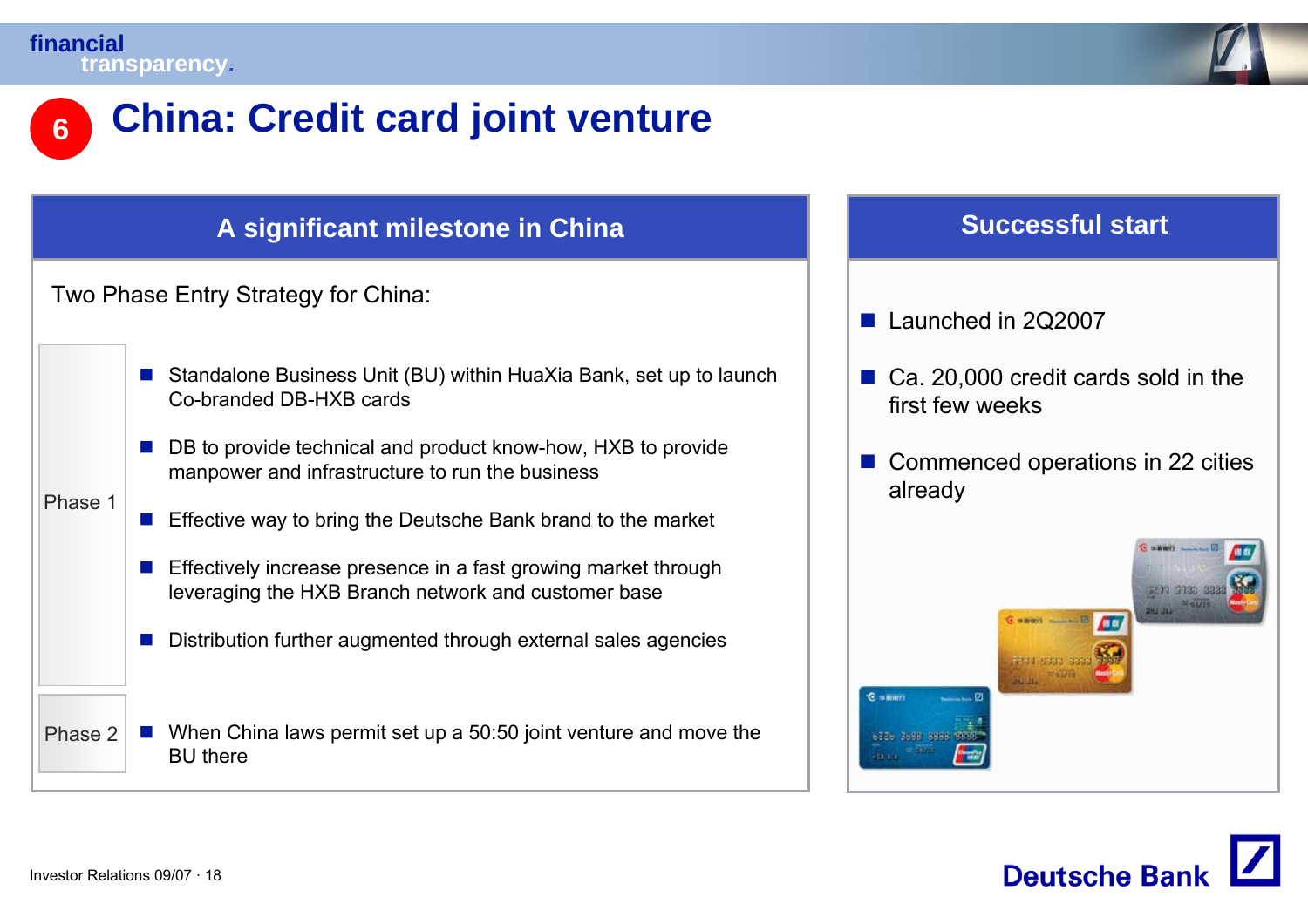



## **Investment in Emerging Markets will continue**



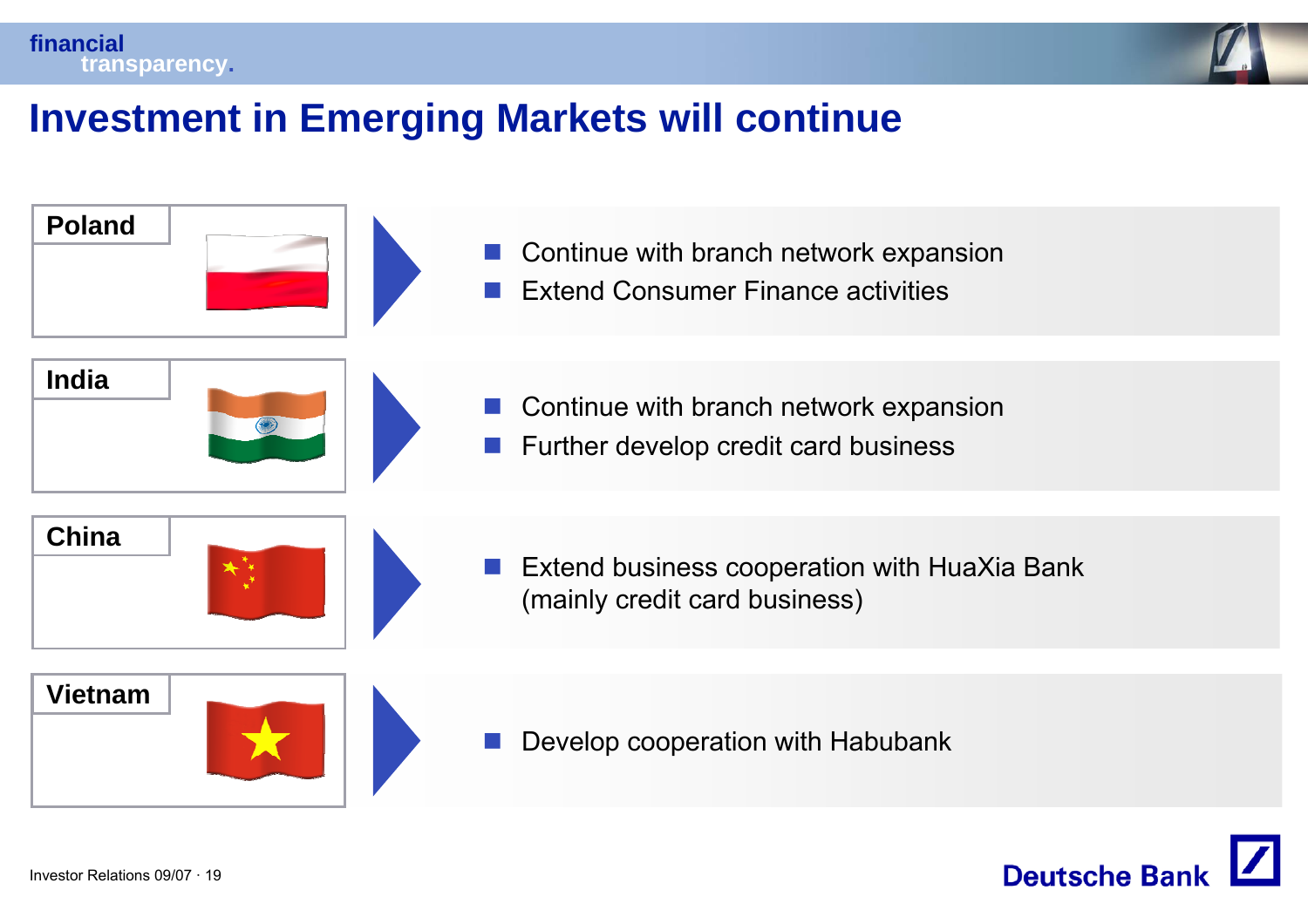

## **Agenda**

|   | A dynamic business           |
|---|------------------------------|
|   | Update on growth initiatives |
|   |                              |
| 3 | Managing the cost base       |

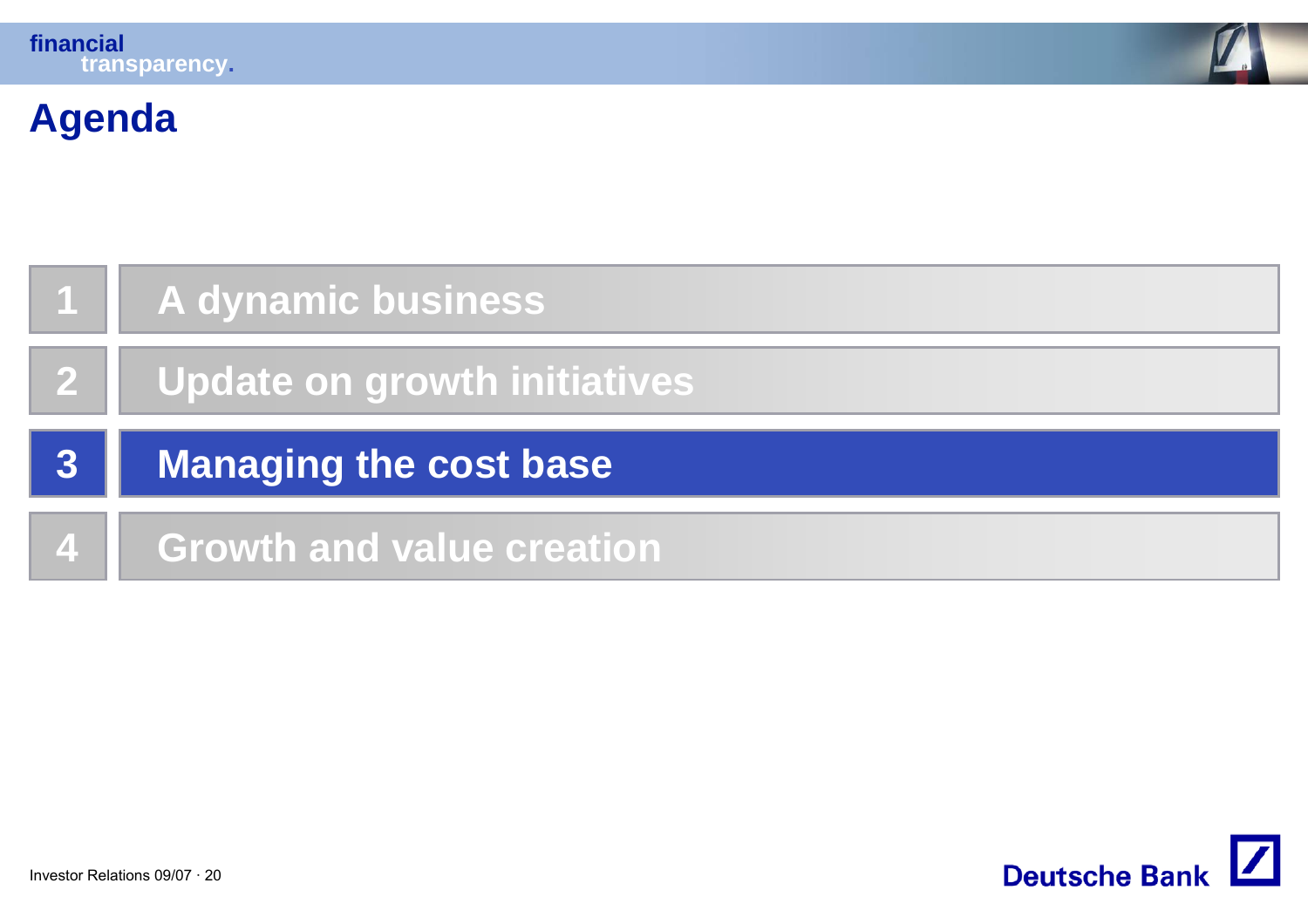

 $\mathbb{R}^2$ 

F. **Transparency** 



F.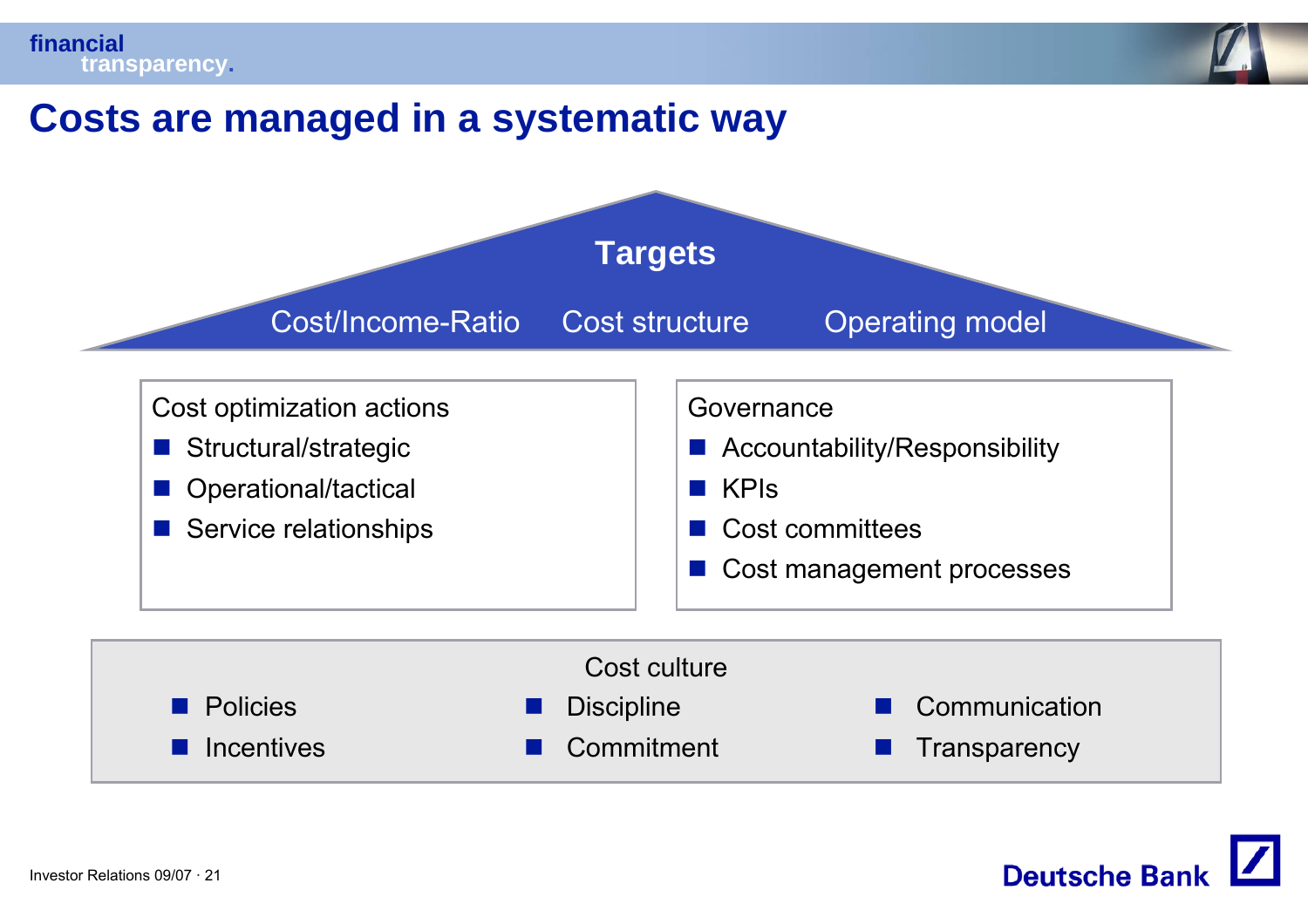

### **After bold restructuring – rigid cost management and step by step optimization of cost base**

|                                                  | Some cost optimization projects since 2004                     | <b>Timing</b> | <b>Results</b>                                                     |
|--------------------------------------------------|----------------------------------------------------------------|---------------|--------------------------------------------------------------------|
| <b>Germany:</b><br><b>Infrastructure</b>         | Move on new branch IT<br>infrastructure                        | $2004 - 2006$ | 30% reduction of<br>branch IT infrastructure<br>costs              |
| <b>Germany:</b><br><b>Credit "factory"</b>       | Bundling of credit processing<br>in two centers                | $2005 - 2006$ | 25% reduction of direct<br>operating costs for<br>credit servicing |
| <b>Italy: Captive</b><br><b>Service Provider</b> | Transfer of selected support<br>functions in a separate entity | $2005 - 2006$ | 7% cost reduction of<br>bundled support<br>functions               |
| <b>Globally: Cost</b><br>management              | Rigid control of discretionary<br>spending to enforce IBIT     | Ongoing       | <b>Managing towards</b><br>PBC's global CIR target<br>of $68%$     |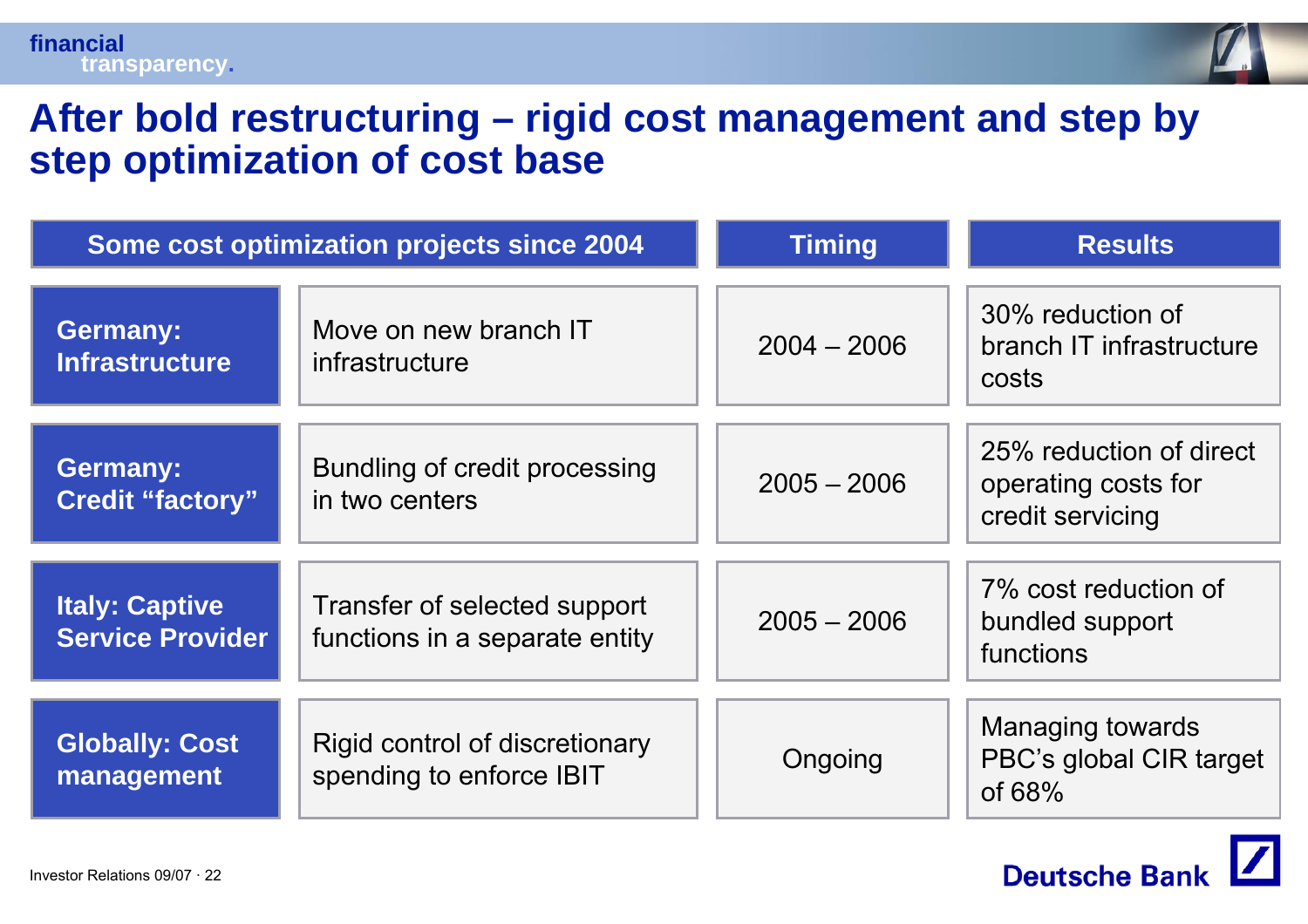



### **Results include massive investments in future growth**



Investor Relations 09/07 · 23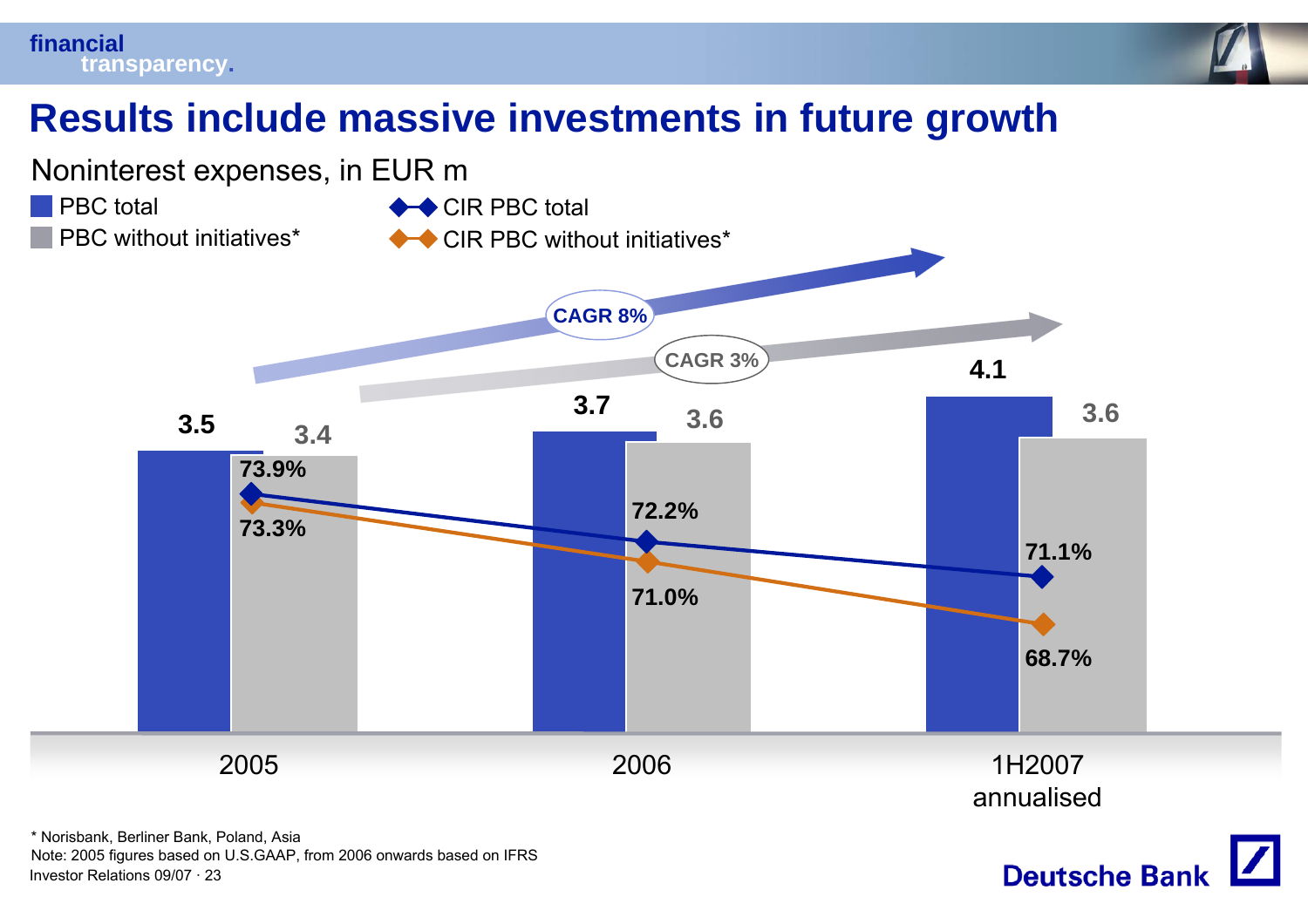

## **Agenda**

|   | A dynamic business               |
|---|----------------------------------|
|   | Update on growth initiatives     |
|   | Managing the cost base           |
| 4 | <b>Growth and value creation</b> |

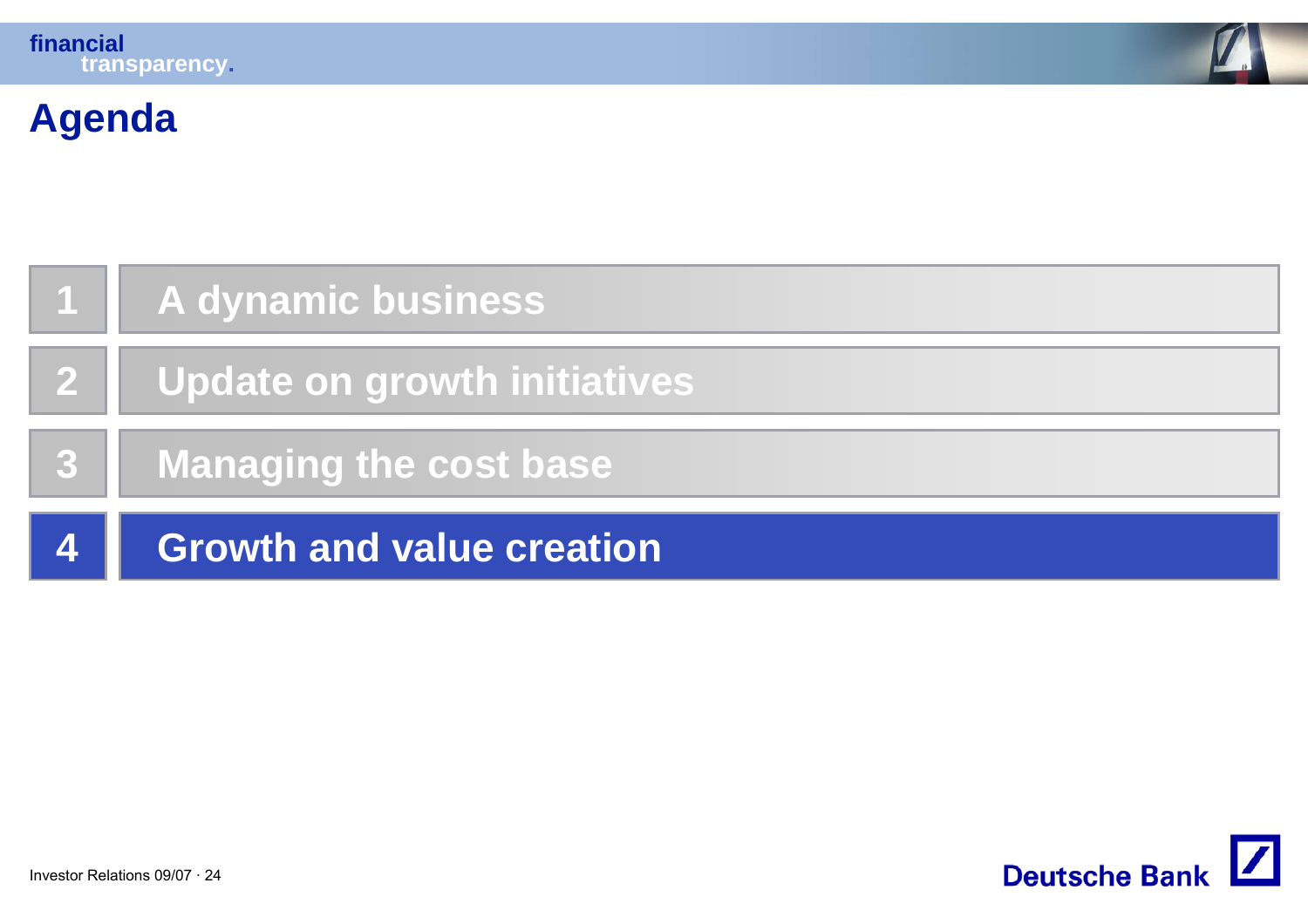



## **Revenue growth outperforming GDP growth in all markets**

PBC revenues, in EUR bn



Investor Relations 09/07 · 25(1) Italy, Spain, Belgium, Portugal (2) Poland, India, China (3) CAGR 2004-2006, weighted average, source: Global Insight WWM Note: 2004 based on U.S. GAAP, from 2006 onwards based on IFRS

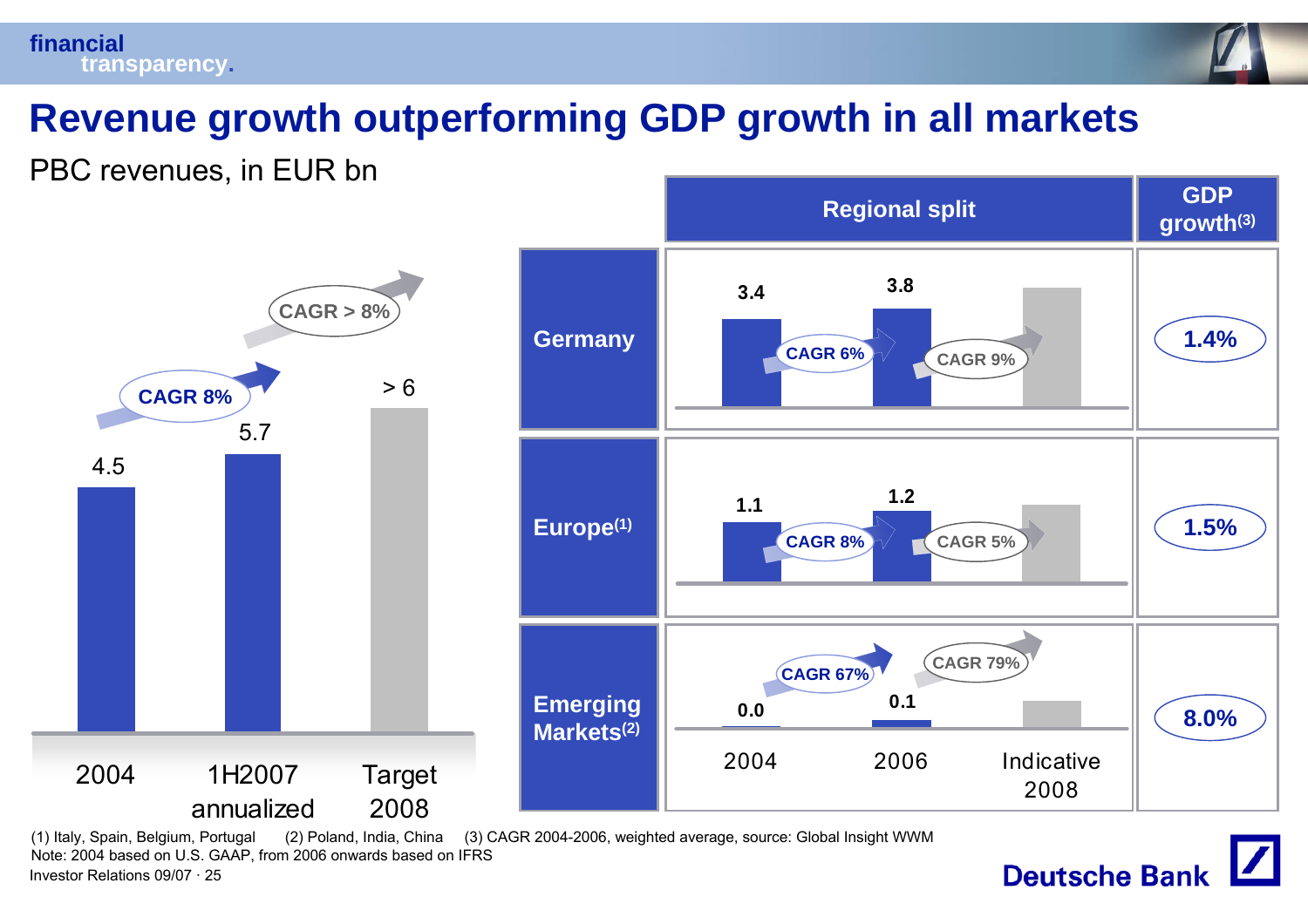

### **PBC will deliver on clear targets**

|                                   | <b>Strategic focus</b>                                  |                                   |  |
|-----------------------------------|---------------------------------------------------------|-----------------------------------|--|
|                                   | <b>Advisory</b><br><b>Banking</b>                       | <b>Consumer</b><br><b>Banking</b> |  |
| <b>Germany</b>                    | Keep revenue momentum<br>and capitalise on acquisitions |                                   |  |
| <b>Europe</b>                     | Strengthen 'visibility' of our<br>franchises            |                                   |  |
| <b>Emerging</b><br><b>Markets</b> | Get foothold in high<br>growth regions                  |                                   |  |
| 'One bank'                        | Further capitalise on<br>'one bank' philosophy          |                                   |  |